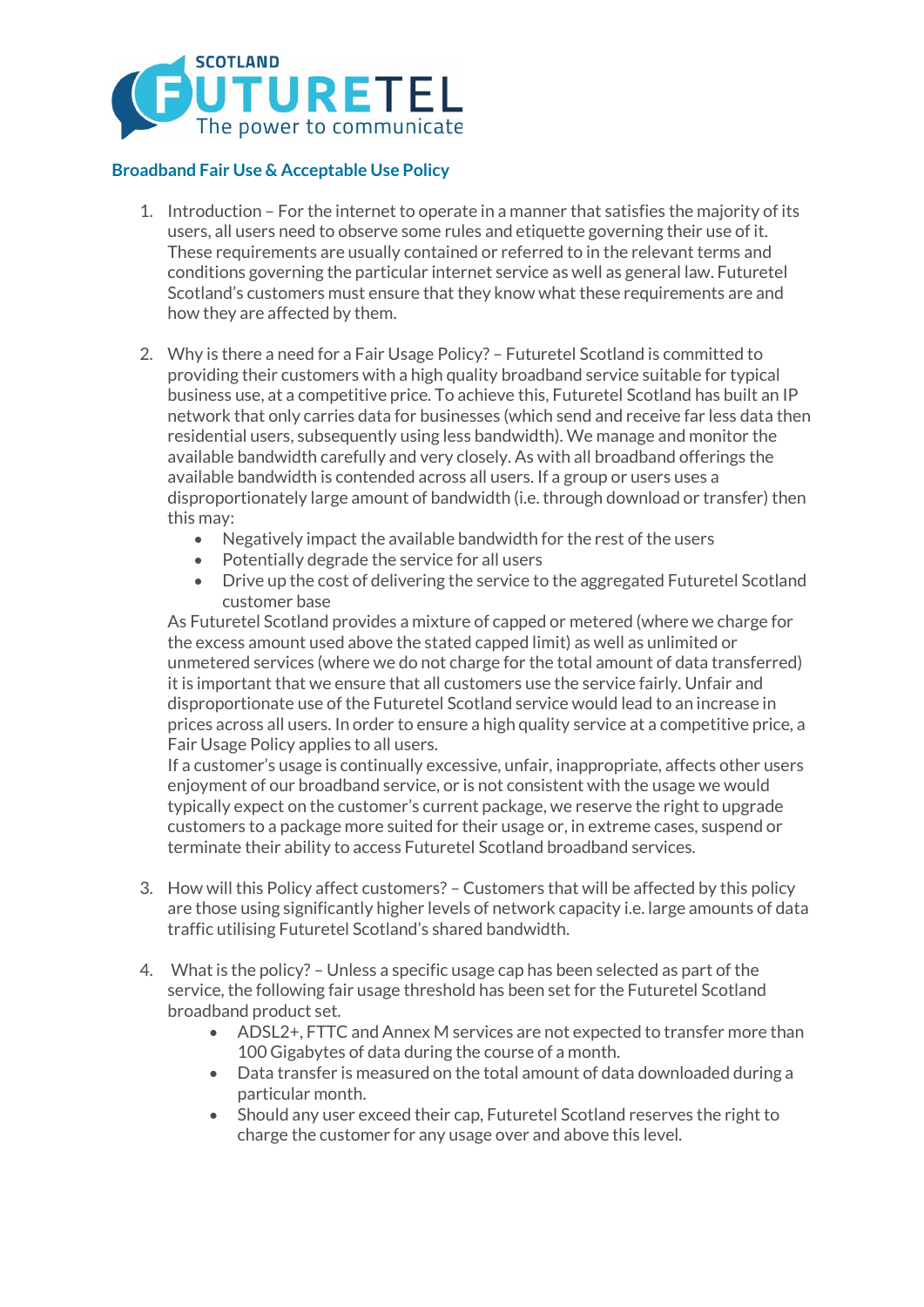

- 5. Usage Charges when capped level exceeded (correct as of  $1<sup>st</sup>$  of March 2018) For each 1GB, or part thereof, used over the cap, the charge will be £1.50 + VAT per GB. Part GB usage will be rounded up to the next full GB for the purposes of calculating the charge. Futuretel Scotland will measure data usage during each calendar month. In the event data usage exceeds any specified cap, usage charges will be calculated and applied in the next customer bill.
- 6. What affect will restricting a customer's service have? The customer will experience a slowing down of their service. The extent of this degradation will depend on what the customer is doing and how many users are connected to the service. If a small number of users are web browsing and reading emails, they will notice a slowing of the service. If on the other hand they are using peer-to-peer or file-sharing software, or they are downloading/uploading files from the internet or an external server, they will experience a slightly slower service.
- 7. Appeals Any appeals or concerns regarding decisions made by Futuretel Scotland regarding usage or broadband performance, should be put in writing via email to: [techsupport@futuretel.co.uk](mailto:techsupport@futuretel.co.uk)
- 8. Use of Networks and the Internet in General:
	- You must not use the service for the transmission of illegal material. The user agrees to refrain from sending or receiving any materials which may be deemed to be offensive, abusive, indecent, hard-core or paedophile pornography, defamatory, obscene, menacing or otherwise prohibited by current and future statutes in force. The user agrees to refrain from sending or receiving any material which may be in breach of copyright (including Intellectual Property Rights), confidence, privacy or other rights. If you are in any doubt as to the legality of what you are doing, or propose to do, you should either take independent legal advice or cease that usage.
	- Futuretel Scotland Ltd prohibits customers from sharing log-on details.
	- Futuretel Scotland Ltd prohibits the use of port scanning software on its devices.
	- Sharing Internet Access on a Private Network and Running Personal SMTP Mail Servers – Some methods of sharing internet access or applications expose your external internet connection to other internet users, and enable them to send unsolicited bulk emails via your computer (known as spam). As Futuretel Scotland do not block any ports, it is vital that you configure your network securely, you are fully responsible for security in your own network and failure to secure it properly will result in your disconnection from Futuretel Scotland Services.
	- If you share the resources of your internet connection over a private network on your premises, you must make sure that your network is secure, and that any internet connection sharing software that you are using does not permit access from outside of your network.
	- You should be aware that the storage, distribution of or transmission of illegal materials may lead to investigation and possible prosecution by UK authorities.
	- You must not gain or attempt to gain unauthorised access to any computer systems for any purpose. In addition to being a breach of this acceptable use